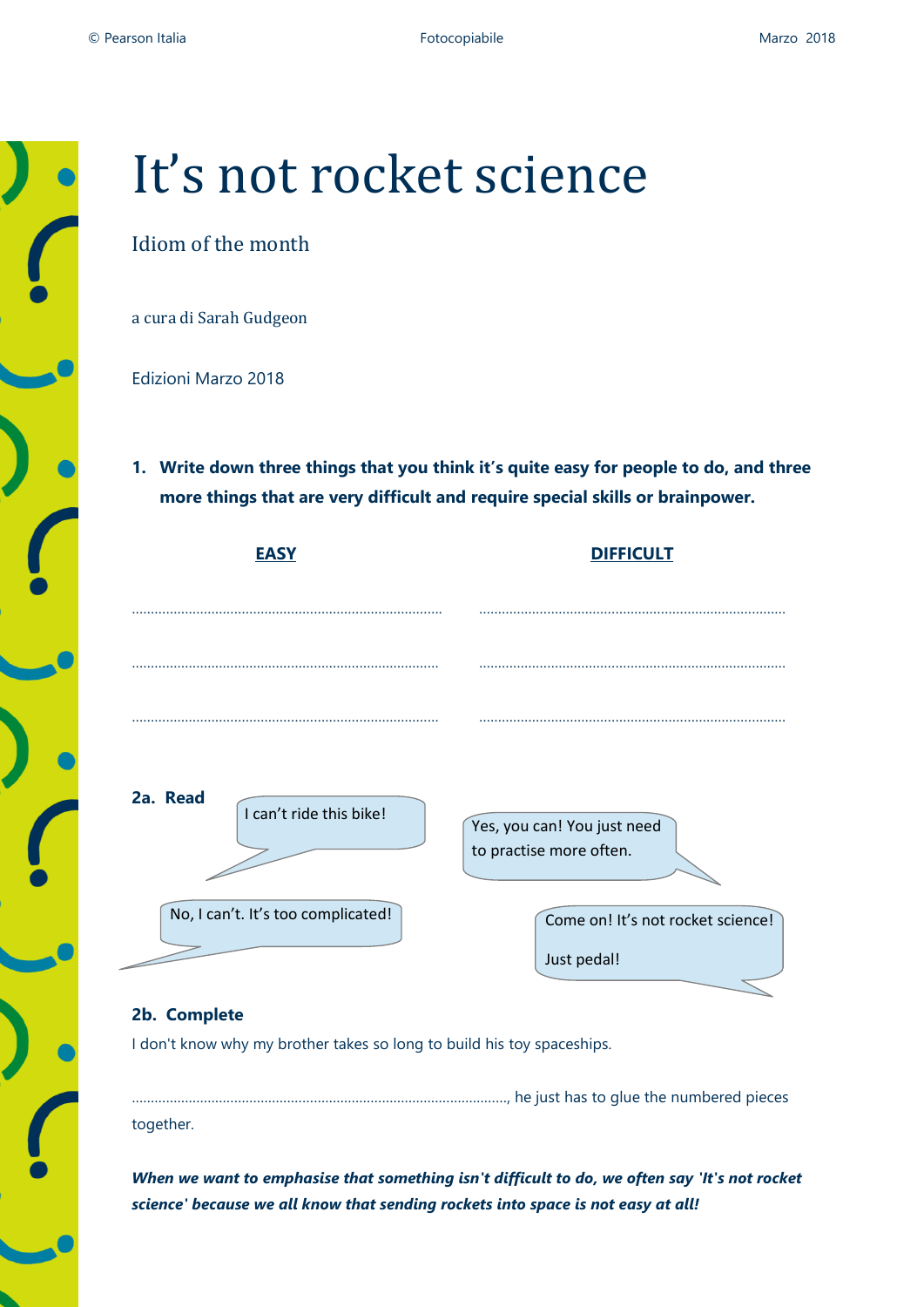÷,

 $\frac{1}{\sqrt{2}}$ 

 $\frac{1}{2}$ 

 $\frac{1}{2}$ 

J

|             | 3. Read these idioms. Match each idiomatic phrase $(a - f)$ to the correct definition   |                                                                                                  |  |
|-------------|-----------------------------------------------------------------------------------------|--------------------------------------------------------------------------------------------------|--|
|             | $(1 - 6)$ .                                                                             |                                                                                                  |  |
| a.          | I need to recharge my batteries, so<br>I'm going on holiday for a week.                 | 1.  provoke me.                                                                                  |  |
| b.          | My sister makes me really mad, she<br>really knows how to push my<br>buttons.           | 2.  in agreement on many things and<br>share the same views.                                     |  |
| $C_{\star}$ | Jenny and Bernadette are on the<br>same wavelength, that's why<br>they're best friends. | 3.  I know what motivates                                                                        |  |
| d.          | I know what makes Max tick:<br>money, money, money.                                     | 4. got no energy left.                                                                           |  |
| e.          | It's not rocket science, we just have<br>to follow the instructions.                    | 5. relax.                                                                                        |  |
| f.          | Phew! I've run out of steam now;<br>I'm too tired to finish this project.               | 6.  it's not difficult.                                                                          |  |
|             | 4. Complete these sentences with an idiom from exercise 3.                              |                                                                                                  |  |
| a.          |                                                                                         | I went to Greece for three weeks last summer. It felt great when I came back. I'd really had the |  |
|             |                                                                                         |                                                                                                  |  |
|             |                                                                                         |                                                                                                  |  |
| b.          | My dad and I argue about politics, my future, my friends, everything. We are not        |                                                                                                  |  |
| C.          |                                                                                         |                                                                                                  |  |
|             |                                                                                         | I've been trying to install this software all morning without success. I know                    |  |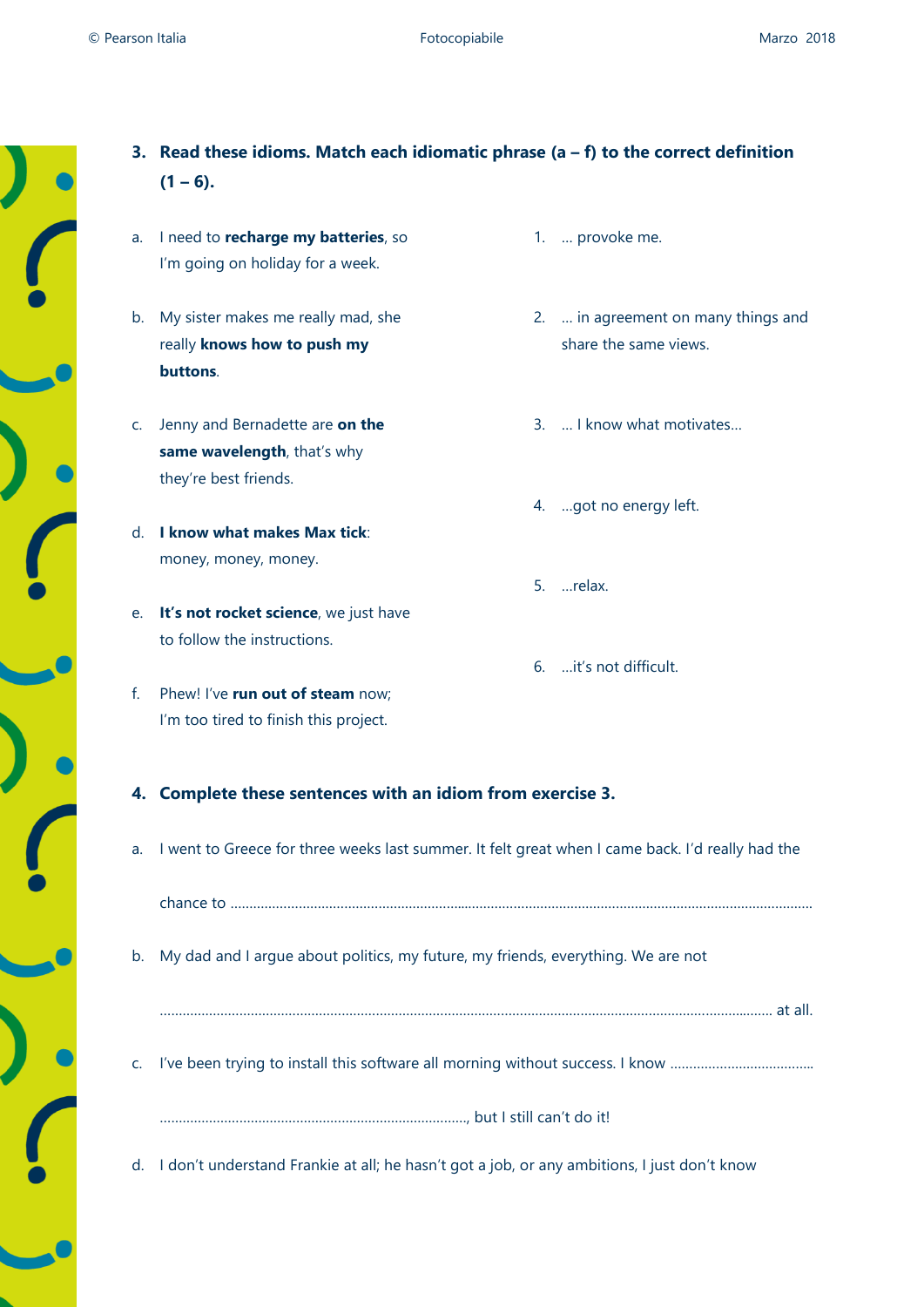………………………………………………….……………………………………………………...him……………………………..……….

e. I lost my temper at the basketball match last night. I know I shouldn't, but Mikie really

……………………………………………………………………………………………………………………………………………………….

…………………………………………………………………………………………………………….…………………………………………

f. I had all sorts of great plans for transforming the garden into an oasis but I've